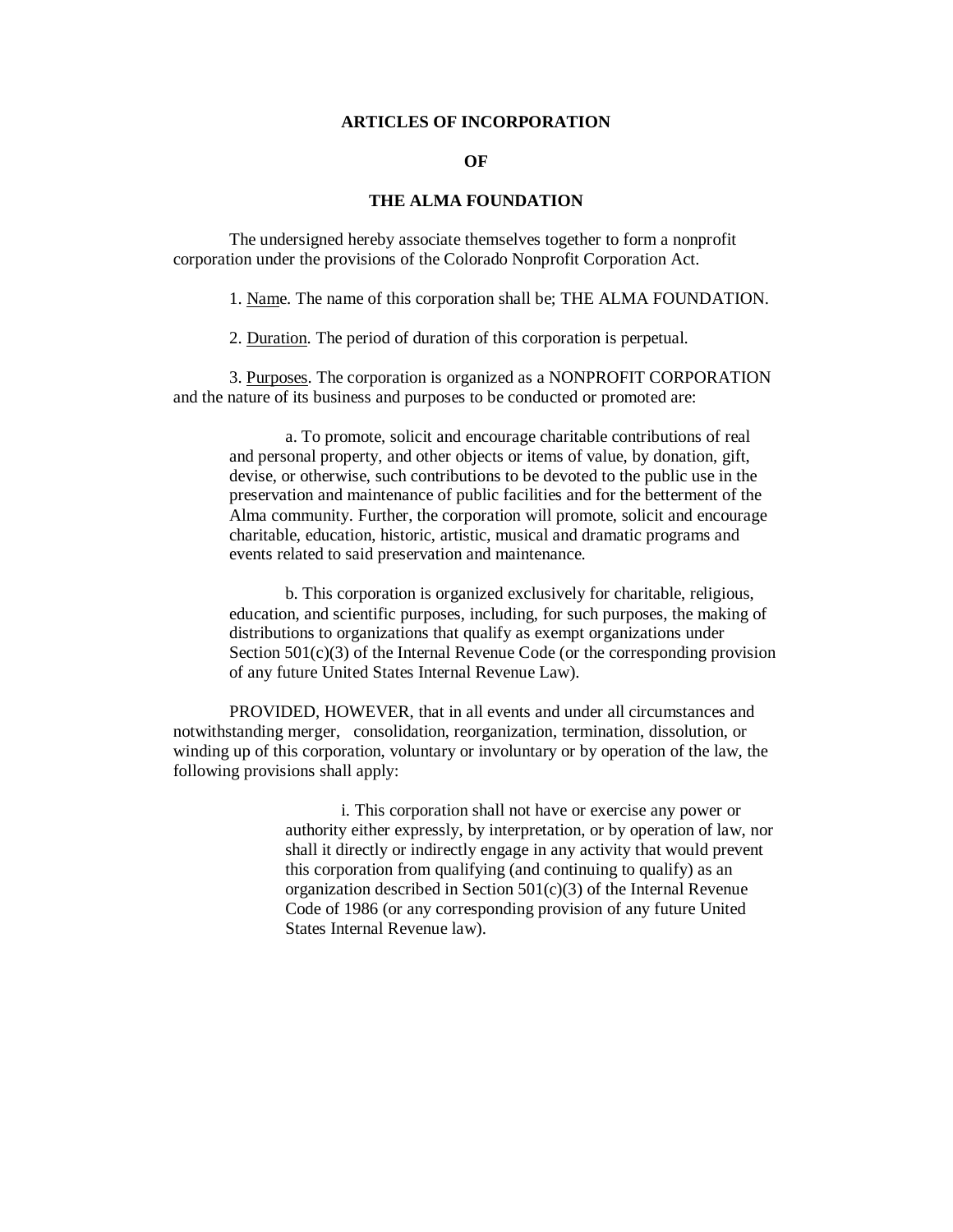ii. This corporation shall never be operated for the primary purpose of carrying on a trade or business for profit.

 iii. No compensation or payment shall ever be paid or made to any member, officer, director, trustee, creator, or organizer of this corporation, or substantial contributor to it, except as an allowance for actual expenditures or services actually made or rendered to or for this corporation; and neither the whole nor any portion of the assets or net earnings, current or accumulated of this corporation shall ever be distributed to or divided among any such persons; provided, further, that neither the whole nor any part or portion of such assets or net earnings, shall ever be used for, accrue to, or inure to the benefit of any member or private individual within the meaning of Section  $501(C)(3)$ of the Internal Revenue Code (or the corresponding provisions of any future United States law), as the governing body shall determine. Any of such assets not so disposed of shall be disposed of by the District Court in the county in which the principal office of the corporation is then located, exclusively for such purposes.

 iv. No substantial part of the activities of the corporation shall consist of the carrying on of propaganda or otherwise attempting to influence legislation, or of participating in, or intervening in (including the publishing or distributing of statements), any political campaign on behalf of any candidate for public office.

 c. The foregoing powers and limitations are not to be construed as limiting powers contained in the applicable laws of the State of Colorado, provided, however, that notwithstanding any other provision of this Articles of Incorporation, the corporation shall not carry on any activity not permitted to be carried on by a corporation exempt from federal income tax under Section 50l(C)(3) of the Internal Revenue Code and by a corporation contributions to which are deductible under section 170 of the Internal Revenue Code.

 4. Members. This corporation shall be a membership corporation, without shares. The kinds and classes of members and the rights and privileges of members shall be provided in the bylaws of the corporation.

 5. Board of Trustees. The business and affairs of the corporation shall be managed and conducted by a Board of Trustees or by an Executive Committee of the Board of Trustees if created and so empowered by resolution of the Board of Trustees or the bylaws of the corporation, provided that the number of Trustees shall be not less than three. Cumulative voting in the election of Trustees shall not be permitted.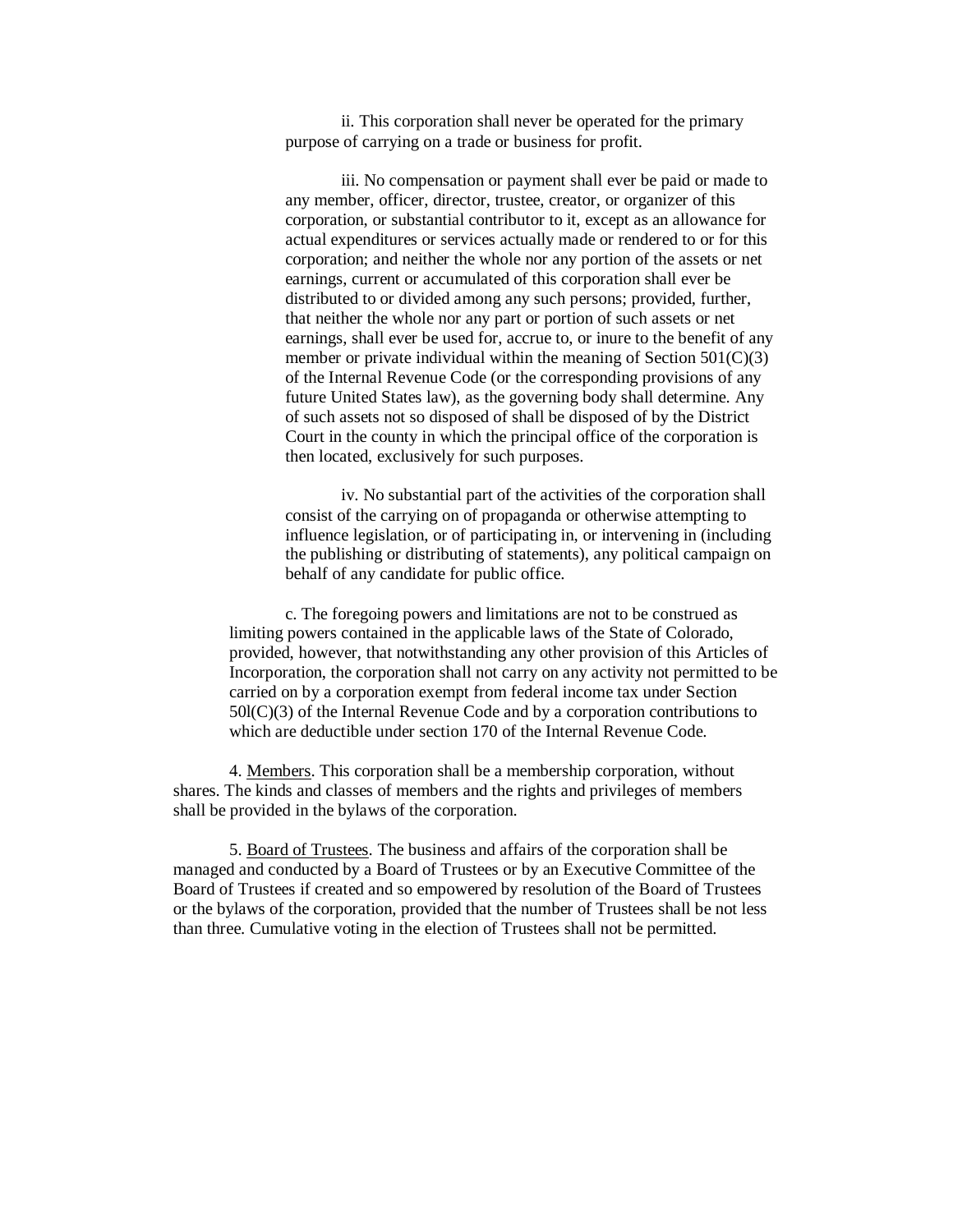6. Officers. The officers of the corporation, their term of office and the manner of their selection shall be as provided in the bylaws of the corporation.

 7. Initial Trustees. The first Trustees of the corporation shall be the persons whose names and addresses are as follows:

 8. Initial Registered Office and Agent. The initial registered office of the corporation shall be \_\_\_\_\_\_\_\_\_\_\_\_\_\_\_\_\_\_\_\_\_\_\_\_\_\_\_\_. The initial registered agent at such office shall be  $\blacksquare$ 

 9. Conveyance or Encumbrance of Corporate Property. Corporate property may be conveyed or encumbered by authority of the Board of Trustees or such other persons to whom such authority may be delegated by resolution of the Board of Trustees. Instruments of conveyance or encumbrance of corporate property may be executed by the President or Vice President of the Board of Trustees or such other person or persons to whom such authority may be delegated by resolution of the Board of Trustees.

 10. Dissolution. This corporation may be dissolved by resolution of the Board of Trustees and in accordance with provisions of the laws of the State of Colorado then in effect. Upon dissolution of the corporation, assets shall be distributed for one or more exempt purposes within the meaning of section  $501(c)(3)$  of the Internal Revenue Code, or the corresponding section of any future federal tax code, or shall be distributed to the federal government, or to a state or local government, for a public purpose. Any such assets not so disposed of shall be disposed of by a Court of Competent Jurisdiction of the county in which the principal office of the corporation is then located, exclusively for such purposes or to such organization or organizations, as said Court shall determine, which are organized and operated exclusively for such purposes.

 11. Amendment. These Articles of Incorporation may be amended as provided by statute, provided that no amendment shall be made which would cause the corporation to lose its character as an organization organized and operated exclusively for charitable and other purposes as described in Section  $50I(C)(3)$  of the Internal Revenue Code, as it is now or may hereafter be amended.

12. Incorporator. The incorporator of this corporation shall be

\_\_\_\_\_\_\_\_\_\_\_\_\_\_\_\_\_\_\_\_\_\_\_\_\_\_\_\_\_\_\_

 $\overline{\phantom{a}}$  ,  $\overline{\phantom{a}}$  ,  $\overline{\phantom{a}}$  ,  $\overline{\phantom{a}}$  ,  $\overline{\phantom{a}}$  ,  $\overline{\phantom{a}}$  ,  $\overline{\phantom{a}}$  ,  $\overline{\phantom{a}}$  ,  $\overline{\phantom{a}}$  ,  $\overline{\phantom{a}}$  ,  $\overline{\phantom{a}}$  ,  $\overline{\phantom{a}}$  ,  $\overline{\phantom{a}}$  ,  $\overline{\phantom{a}}$  ,  $\overline{\phantom{a}}$  ,  $\overline{\phantom{a}}$ Incorporator